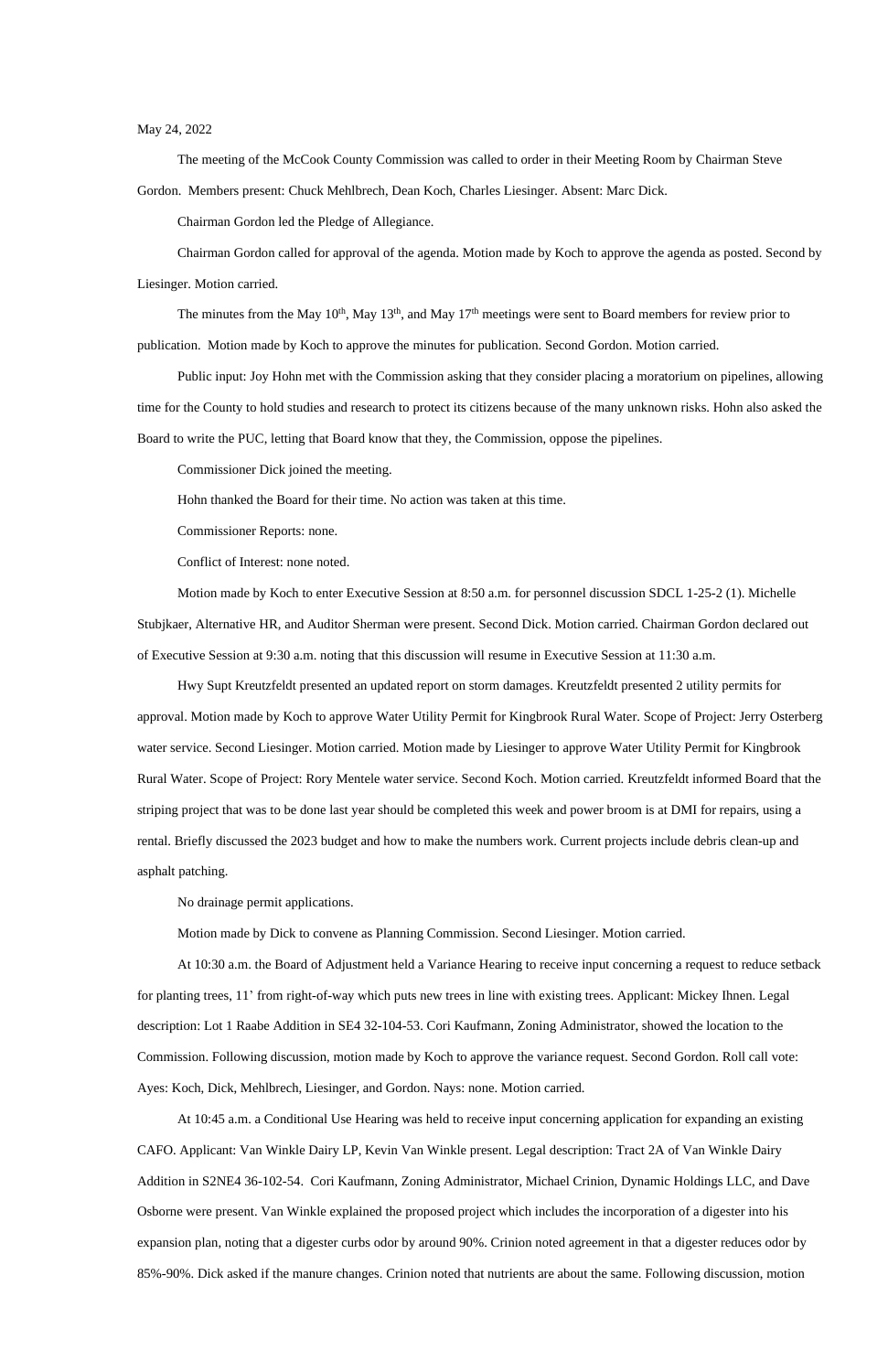was made by Dick to approve the conditional use request. Second Liesinger. Roll call vote: Ayes: Dick, Liesinger, Mehlbrech, Koch, and Gordon. Nays: none. Motion carried.

The Board reconvened as Board of County Commissioners.

Motion made by Mehlbrech, second Liesinger, and carried, to pay claims: GENERAL FUND: Bi-Weekly Payroll: 5/14/22: Commissioners 1980.75; Auditor 5371.41; Treasurer 3859.60; States Attorney 2925.25; Custodian 1249.50; Dir of Equalization 2461.16; Register of Deeds 3142.65; Veterans Service Officer 279.90; GIS 1564.50; Sheriff 9781.85; Contract Law 6841.01; Care of Poor 198.08; Welfare 391.95; Community Health Nurse Secretary 1451.81; Extension Secretary, 1017.13; Drainage 316.84; Planning & Zoning 557.34. Grand Jury, fees & mileage 474.76; Century Business Products, 5 monthly copier contracts 621.29; Children's Inn, 2022 appropriation 850.00; Davison County Sheriff, April jail services 10450.00; Election Systems & Software, Primary election ballots 922.98; English Law, court appt attorney for Jeanette Ross 330.00 for William Hisel 440.00; Feeding South Dakota, food pantry delivery charges 70.00; First Circuit CASA Program, 2022 appropriation 1200.00; Kathryn Heumiller, blood alcohol service 125.00; Inter-Lakes Community Action, May CSW funds 794.67; Jack's Uniforms & Equipment, Deputy uniforms 204.79; McLeod's Printing, office supplies 168.93 election supplies 30.73 laser checks 398.00; Mitchell Dept of Public Safety, interpreter services 17.56; Motorola Solutions, radio and accessories 4617.75; Noll Collection Service, lien collection fees 148.92; ODP Business Solutions, office supplies 130.94; Sanford Health, autopsy 2389.00; Randy Schwader, meal reimbursement 66.00; Laurie Schwans, meal reimbursement 14.00; SDACO, registration for Deputy workshop 170.00; Michael D Sharp, court appointed attorney for Jean Renee Burr 760.18; US Postal Service, box rent 84.00; Vital Records Control, vault box storage 41.20; Wash N Go, car wash tokens 160.00.

COUNTY ROAD & BRIDGE FUND: Bi-Weekly Payroll: 5/14/22: Hwy Dept 21090.13. IMEG Corp, engineering design 10727.38; Lyle Signs, assortment of signs 2316.12; Northwestern Energy, utilities 20.65; SDACC, Hwy Dept workshop 170.00; Stern Oil Co, supplies 1406.29.

911 SERVICE FUND: Sioux Valley Energy, radio tower utilities 62.28.

EMERGENCY & DISASTER SERVICES FUND: Bi-Weekly Payroll: 5/14/22: EDS Director 1454.68. Geralyn Sherman, EOC meal reimbursement night of derecho storm 60.59.

DOMESTIC ABUSE PROGRAM: Children's Inn 2021 collections 1045.00.

24/7 SOBRIETY FUND: Bi-Weekly Payroll: 5/14/22: Sheriff Secretary/Dispatcher 197.89. PharmChem Inc, patch kits & patch overlays 1255.40.

AMERICAN RESCUE PLAN: Pictometry International, derecho damage assessment (flyover) 74980.00.

PAYROLL CONTRIBUTIONS – ALL FUNDS: 5/14/22: Dir of IRS, county share of FICA 3788.65, Medicare 886.03;

SD Retirement System, county share of retirement contribution, 3821.15; Wellmark Blue Cross/Blue Shield of SD, county

share of health insurance contribution 20148.82.

Motion made by Mehlbrech to approve an automatic supplement to ARPA fund in the amount of \$148,000 (\$72,736

Retention Incentive Payroll & \$74,980 flyover for damage assessment). Second Gordon. Motion carried.

Motion made by Koch, second Liesinger, and carried, to adopt the following resolution:

# RESOLUTION 2022-12

Whereas insufficient appropriations were made in the 2022 budget to discharge just obligations of said appropriation.

Whereas SDCL 7-21-32.2 provides that transfers may be made by Resolution of the Board from the Contingency appropriation established pursuant to SDCL 7-21-6.1 to other appropriations.

Therefore, be it resolved that appropriation of \$6,500.00 be transferred from Contingency as follows: GIS \$500.00 and Human Resources \$6,000.00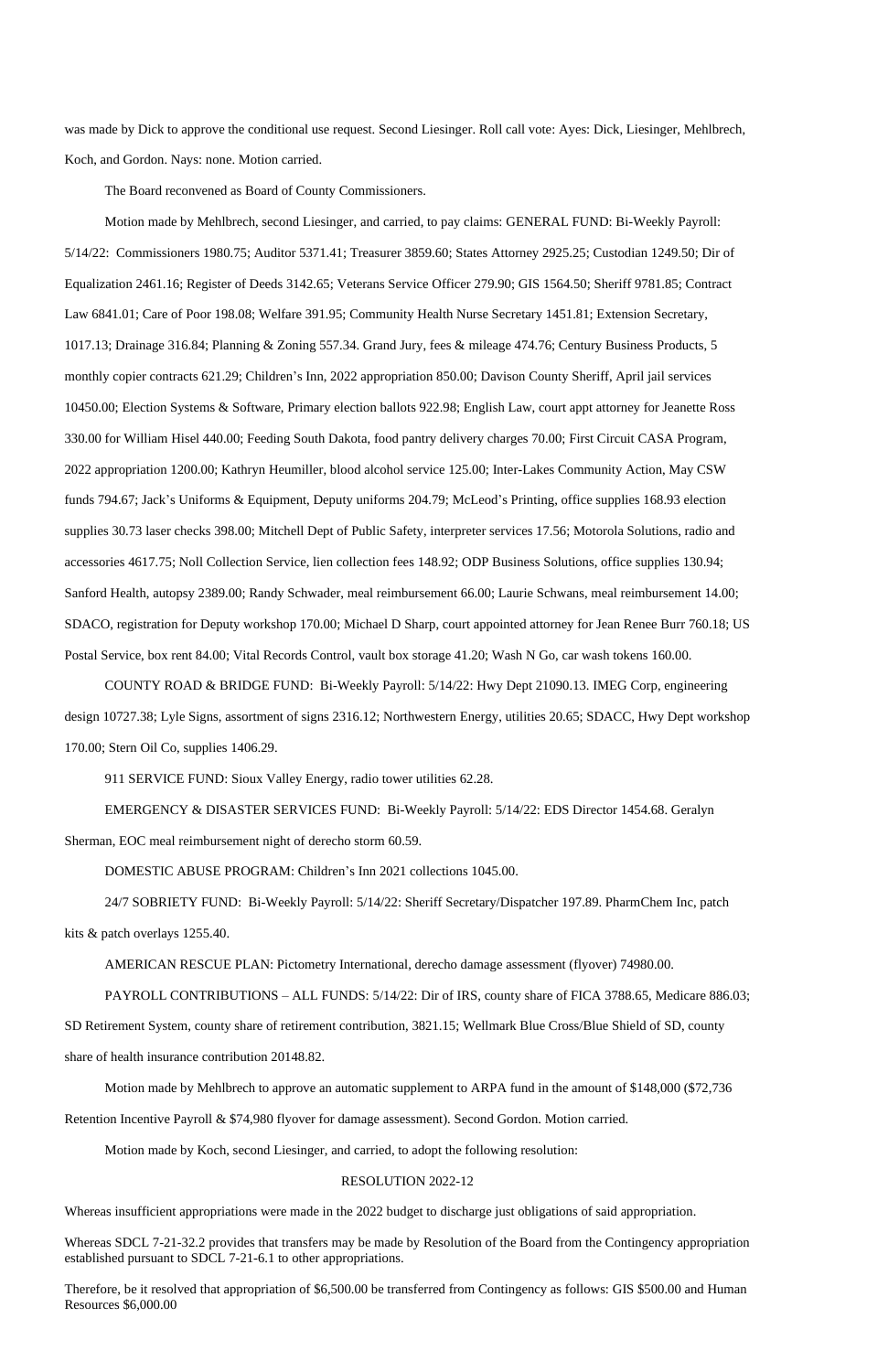### Steve Gordon

Dated this 24<sup>th</sup> day of May 2022.

\_\_\_\_\_\_\_\_\_\_\_\_\_\_\_\_\_\_\_\_\_\_\_\_\_\_\_\_\_\_\_\_\_\_\_\_\_

Chairman, McCook County Commission

### ATTEST:

| Geralyn Sherman               |  |
|-------------------------------|--|
| <b>Auditor, McCook County</b> |  |

Geralyn Sherman, Welfare Director, met with the Commission to review Care of Poor Report. A letter was received from Attorney Robert Nelson, informing the County that Case 2022-08 which was approved for payment has now been approved for payment through SD Medicaid. Appeals were received from Avera McKennan Hospital and Avera Heart Hospital of SD for Cases 2022-01 & 2022-02 regarding County denial of payment for these two claims.

Cori Kaufmann, Dir of Equalization, joined the meeting to show the Commissioners a portion of the "derecho flyover"

being completed by Pictometry International.

Lloyd and Bernard Stockwell jointed the meeting inquiring about the outcome of the Variance Hearing held for Van

Winkle Dairy. Zoning Administrator Kaufmann noted that the variance request was approved.

Auditor Sherman presented a resolution to the Board regarding the inclusion of McCook County into the Vermillion Basin Water Development District (VBWDD). The Commission takes no position on whether McCook County should become part of the VBWDD but does support holding an election on the question. Motion made by Mehlbrech to adopt the resolution, requesting that the State Board of Water and Natural Resources schedule an election for considering the question. Second Koch. Roll call vote: Ayes: Mehlbrech, Koch, Dick, and Gordon. Nays: Liesinger. Motion carried.

## Resolution 2022-09

WHEREAS a request from McCook County landowners has been made to have the McCook County Commissioners adopt a Resolution, as allowed under South Dakota Codified Law (SDCL) 46A-3A-16, requesting a public vote on whether to have McCook County become part of the Vermillion Basin Water Development District (District).

WHEREAS the McCook County Commissioners realize that petitions could be obtained to organize an election for the addition of McCook County to the District.

WHEREAS the McCook County Commissioners take no position on whether the County should become part of the District; it does support the right of electors to have an election on the question of whether to join the District.

NOW THERFORE BE IT RESOLVED that the McCook County Commissioners hereby request, as allowed under SDCL 46A-3A-16, that the State Board of Water and Natural Resources schedule an election for the purpose of considering the question of whether McCook County should become part of the Vermillion Basin Water Development District.

Roll call vote: Dick \_\_\_\_\_\_\_ Mehlbrech Koch Liesinger \_\_\_\_\_ Gordon

Motion passed/failed, and Resolution adopted/rejected.

Dated this  $24<sup>th</sup>$  day of May 2022.

\_\_\_\_\_\_\_\_\_\_\_\_\_\_\_\_\_\_\_\_\_\_\_\_\_\_\_\_\_\_\_\_\_

Steve Gordon Chairman, McCook County Commission

ATTEST:

\_\_\_\_\_\_\_\_\_\_\_\_\_\_\_\_\_\_\_\_\_\_\_\_\_\_\_\_\_\_\_\_\_

Geralyn Sherman Auditor, McCook County

Auditor Sherman presented a resolution to the Commission to appoint Brad (BJ) Stiefvater Jr as Applicant Agent for

the Hazard Mitigation Grant Program. Motion made by Koch to approve the appointment. Second Mehlbrech. Motion carried.

RESOLUTION 2022-10 APPOINTMENT OF APPLICANT AGENT For the